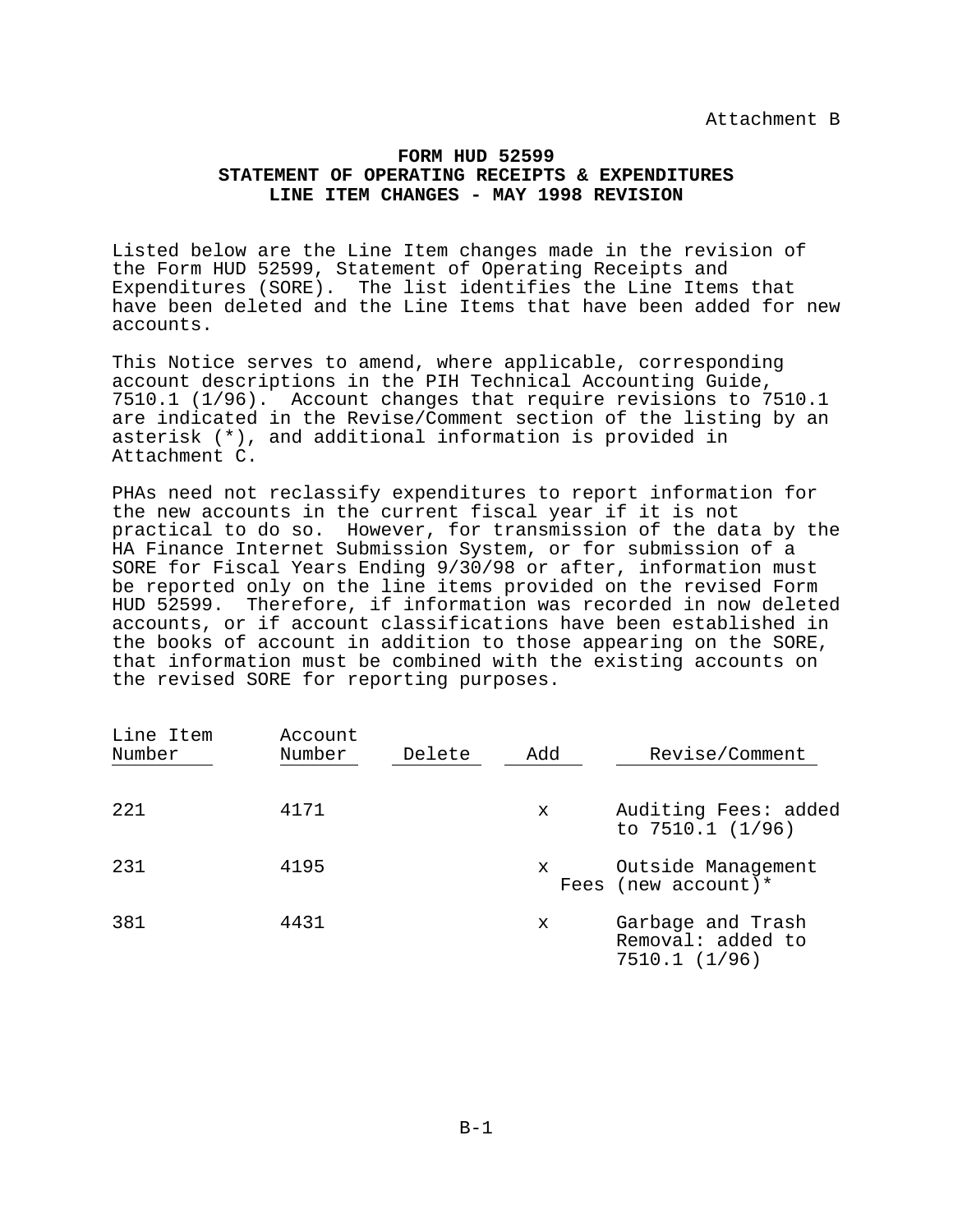## Attachment B

| Line Item | Account |        |     |                                                                                                                                                                                                                                                                                                                                                        |  |  |  |
|-----------|---------|--------|-----|--------------------------------------------------------------------------------------------------------------------------------------------------------------------------------------------------------------------------------------------------------------------------------------------------------------------------------------------------------|--|--|--|
| Number    | Number  | Delete | Add | Revise/Comment                                                                                                                                                                                                                                                                                                                                         |  |  |  |
| 640       |         |        |     | Deposits in Rental<br>Debt Service<br>Account: no entry is<br>to be made on this<br>line without first<br>contacting the local<br>HUD office in order<br>to verify that the<br>line is being used<br>for the purpose<br>intended by HUD                                                                                                                |  |  |  |
| 650       |         | х      |     | Deficiency in<br>residual receipts at<br>end of preceding<br>fiscal year: minimum<br>Operating Reserve<br>level eliminated -<br>see attached change<br>in descriptions of<br>Accounts 2820, 2821,<br>and 2823 (The<br>accounting entry to<br>record a preceding<br>year deficiency is<br>provided in the<br>"Note" to the<br>account<br>descriptions)* |  |  |  |
| 730       | 8021    | х      |     | Operating Subsidy-<br>Prior Year<br>Adjustments - this<br>account applied only<br>to Special Family<br>Subsidy and was<br>deleted from 7510.1<br>(1/96)                                                                                                                                                                                                |  |  |  |
| 740       |         | х      |     | Total line deleted<br>because all<br>Operating Subsidy<br>received in the<br>current fiscal year<br>is to be reported in<br>Account 8020 on Line                                                                                                                                                                                                       |  |  |  |